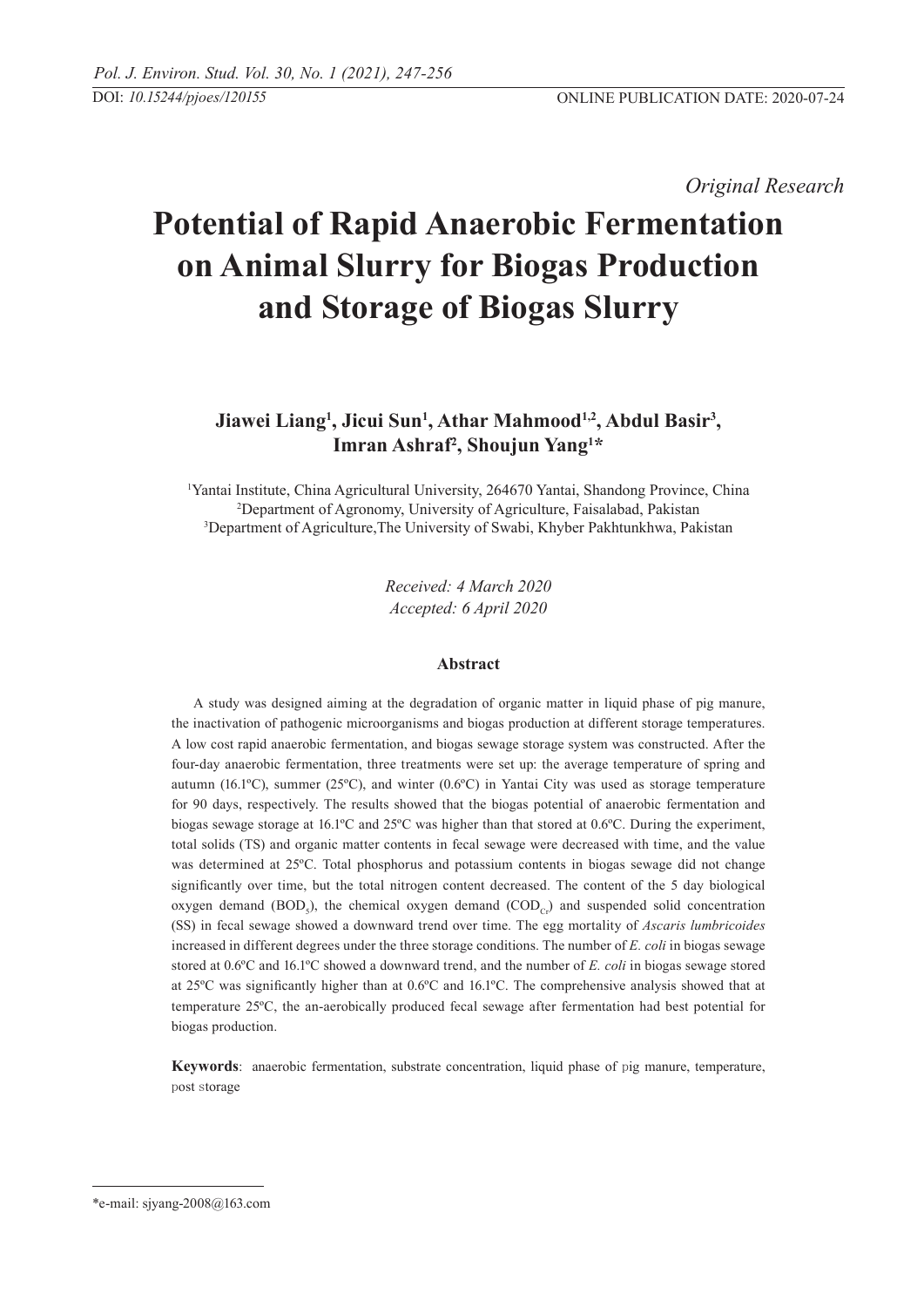## **Graphical Abstract**



Novelty Statement

The degradation of organic matter in liquid phase of pig manure, the inactivation of pathogenic microorganisms and the development of biogas at different storage temperatures has not yet been reported in the literature. Hence the process of biogas production and biogas sewage storage, the total output of biogas and physico-chemical characteristics of the manure were studied through developing a set of low cost fast and anaerobic fermentation biogas sewage storage system.

# **Introduction**

In 2011, China raised 471 million pigs. It accounts for about 50% of the world's pig production [1]. The generation and inappropriate management of animal manure cause serious environmental problems. Animal manure is usually spread on land near confined feeding operations, which leads to a series of problems, such as the contamination of surface water and groundwater with pathogens, odor emission, loss of a potential green energy source, accumulation of excess phosphate  $(PO_4^{3+})$ in soil, and deterioration of biological ecosystems [2, 3]. Anaerobic digestion technology is regarded as one of the most sustainable technologies due to its low energy consumption, high efficiency and new energy production in the process of treating livestock and poultry wastes [4]. Since China's traditional biogas project anaerobic fermentation gas production and aerobic fermentation fertilizer production are independent of each other, and the cycle of gas production fertilizer production is long, and the quality of organic fertilizer is poor, which affects the efficient operation of the project [5],

with small farming enterprises and holdings it is quite difficult to popularize the feces treatment of small and medium-sized aquaculture as an enterprise. Therefore, anaerobic fermentation for biogas production is a reliable technology at present. It is of great significance to increase the proportion of this technology in the treatment of livestock and poultry manure in China. The use of biogas technology is very important for nutrient recycling in agriculture [6-7]. The liquid produced along with methane as a result of anaerobic fermentation is rich in organic matter, nitrogen, phosphorus, potassium and some other elements. Moreover, the fermented residues could be used as semi-finished fertilizer. The approaches used for treating the wastewater from farms usually are based on anaerobic digestion. However, further process improvements are still needed to solve the issues associated with biogas residues, which may be more expensive. In general, environmentally sustainable and cost-effective approaches to treat livestock manure would be beneficial for addressing the urgent concerns of surrounding livestock waste [8-9]. Although anaerobic digestion of manure has been achieved in rural Asia, farm-scale factory capital cannot always be offset by biogas production [10-11]. Therefore, developing a low cost rapid anaerobic treatment plants and biogas production is the key to solve the problem of manure treatment and its application to the field as a source of nutrients.

Soft biogas project consists of anaerobic reactor in which impermeable membrane are used to seal the bottom and top of the tank. It has the characteristics of low operation cost, low project cost, high sewage treatment efficiency, and high gas production. In recent years, it has been preferred by livestock and poultry breeding enterprises, especially small and medium-sized aquaculture enterprises. Most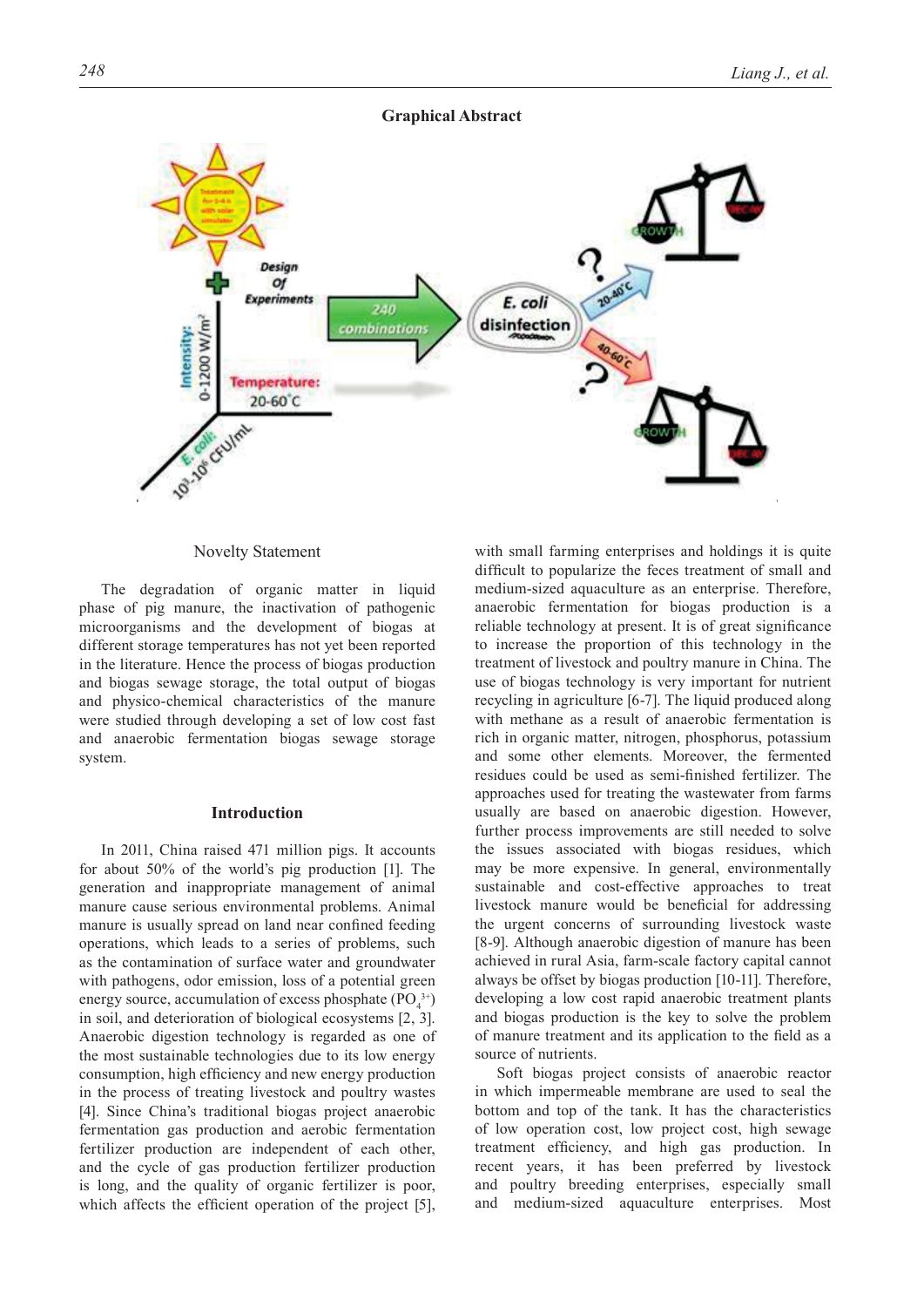of the soft biogas engineering systems adopt room temperature fermentation, which often requires a large pool capacity, while most of the conventional biogas engineering systems adopt medium and moderately high temperature fermentation with smaller volume. For safe return of biogas sewage into the field, the retention time of material water conservancy is generally 7 days for fermentation under high temperature and 21 days for fermentation under medium temperature. In both cases, the material hygiene is ensured and fecal pollution is well controlled. On the other hand, when fermentation is done at room temperature, the retention time of the material is prolonged up to 60-90 days, increasing the interval period for fecal pollution. If the soft biogas project is equipped with heating equipment, it means that the construction and operation costs will be greatly increased. The results of preliminary pre-experiment showed that under the condition of medium temperature fermentation, the biogas production of the material with a total solid concentration of 5% exceeded 50% of the biogas potential in 4 days, and then the biogas sewage was stored at room temperature for secondary fermentation, hence reducing the investment cost. During the whole process of biogas production and biogas sewage storage, the total output of biogas and physico-chemical characteristics of the manure were studied. Since the literature has not yet been reported, therefore, liquid phase of pig manure was taken as the research object in this study, aiming at the degradation of organic matter in liquid phase of pig manure, the inactivation of pathogenic microorganisms and the development of biogas at different storage temperatures. This study was conducted on a laboratory scale and the objectives of this study were (1) to construct a low cost rapid anaerobic fermentation and biogas sewage storage system, (2) to provide a scientific basis for fecal sewage treatment and resource utilization in small and mediumsized aquaculture enterprises.

# **Materials and methods**

#### Test Materials

This experiment started in March 2019 and was conducted at the Biomass Energy Science and Technology Research Center, Yantai Research Institute of China Agricultural University. The feces water (fecal sewage), used in the experiment, was taken from a pig farm in Muping District, Yantai City. After the initial preparations, fecal sewage (raw material) was analyzed for the total solid (TS) content (5%), organic matter (2.56%), pH (7.39), suspended solid concentration (SS) (1447.2 mg/L), the content of the 5 day biological oxygen demand  $(BOD<sub>s</sub>)$  (4734.0 mg/L), the chemical oxygen demand (COD<sub>C</sub>) (11237.0 mg/L), *Escherichia coli* population (17000 flu/mL), and mortality of ascaris egg (37.5%).

#### Experimental Design

A self-designed rapid anaerobic fermentation and biogas sewage post-storage device (Fig. 1) was used in the experiment. The effective volumes of the anaerobic reactor and biogas sewage storage tank were 20 L and 520 L, respectively. The film-coated materials were manufactured with high density polyethylene (HDPE) models. In the anaerobic reactor, fermentation was done at medium temperature (30ºC) with retention time of 4 days for water conservancy. In order to accurately simulate the changes in physical and chemical properties of biogas sewage during storage in the Yantai City, Shandong Province, the average temperature of spring and autumn (16.1 $^{\circ}$ C), summer (25 $^{\circ}$ C) and winter (0.6ºC) was used as storage temperature for 90 days, respectively.

# Methods for Sample Collection and Parameter Determination

After 4 days of anaerobic fermentation of liquid phase of pig manure, 50 ml biogas sewage sample was collected after every 10 days before the biogas sewage storage, and then after storage, the samples were collected at 60-day interval for the determination of physical and chemical properties of biogas sewage. These properties included TS content, organic matter, pH, total nitrogen, total phosphorus, total potassium, suspended solid concentration (SS), the 5 day biological oxygen demand  $(BOD<sub>5</sub>)$ , the chemical oxygen demand (COD<sub>Cr</sub>), *Escherichia coli* (*E.coli* ) flora number and *Ascaris lumbricoides* egg mortality. Duplicate samples for analysis of TS were analyzed following the oven drying method [12]. Total organic carbon (TOC) were determined by the Wet Oxidation Method with 133 mmol/L  $K_2Cr_2O_7$  at 170-180ºC [13] and pH was determined with the pH meter and pH probe. Total phosphorus was determined by using Model 727 spectrophotometer. Total nitrogen concentrations were determined by the Kjeldahl method (4500-Norg) [14]. For  $BOD<sub>s</sub>$  determination, a 300 ml airtight bottle, half-filled with saturated oxygen solution (aerated water), was used. One ml mixed sample was transferred into the bottle, and then the bottle volume was made by the aerated water. The  $BOD<sub>5</sub>$  was computed from the difference between the initial and final dissolved oxygen concentrations after 5-day incubation under 20±1ºC. To confirm the *E. coli* in samples, a single colony per sample was randomly selected from a countable plate of each medium type (black colony on XLD agar, blue colony with associated gas on the Petrifilm *E. coli*/Coliform Count plate) and streaked onto Eosin methylene blue AGAR (EMB). The Eosin methylene blue AGAR plates were incubated for 24 h at 37ºC. Isolates were confirmed based on Gram stain reaction, cell morphology, and biochemical characterization. Isolation of eggs of intestinal parasites was preceded by loosening its structure by adding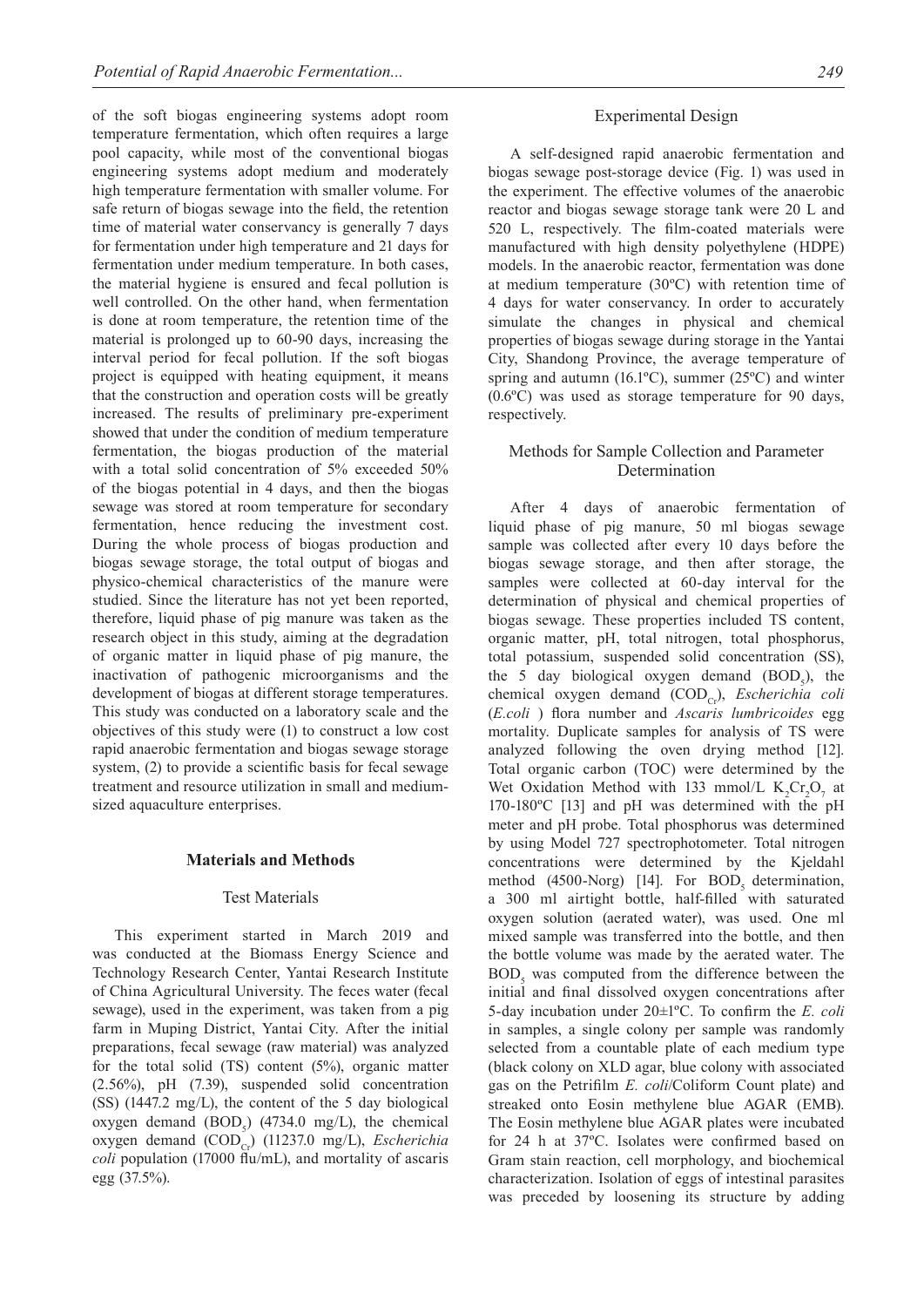| Treatment                         |         | TS content $(\% )$ |         |                |  |  |  |
|-----------------------------------|---------|--------------------|---------|----------------|--|--|--|
| Raw animal sewage                 |         | 5                  |         |                |  |  |  |
| Anaerobic fermentation for 4 days |         | 4.93               |         |                |  |  |  |
| Biogas sewage<br>storage          | Time(d) | 0.6 °C             | 16.1 °C | $25\text{ °C}$ |  |  |  |
|                                   | 10      | 4.93a              | 4.93a   | 4.92a          |  |  |  |
|                                   | 20      | 4.93a              | 4.92a   | 4.92a          |  |  |  |
|                                   | 30      | 4.93a              | 4.91b   | 4.90b          |  |  |  |
|                                   | 45      | 4.92a              | 4.91b   | 4.88c          |  |  |  |
|                                   | 60      | 4.92a              | 4.89c   | 4.84d          |  |  |  |
|                                   | 75      | 4.91b              | 4.89c   | 4.82e          |  |  |  |
|                                   | 90      | 4.91b              | 4.88c   | 4.82e          |  |  |  |

Table 1. Effect of anaerobic fermentation and storage of biogas sewage on the TS in animal sewage.

1600 ml of a detergent (0.0025% Tween-20 solution) and long-lasting (4 h) mechanical mixing of a sample of 50 g of sludge, thereby releasing eggs from the socalled floccules. Subsequently, flotation was used in a high volume of flotation solution  $\text{NaNO}_3$  with a specific gravity 1.36 g/mL (the ratio between the sample mass and water volume was 1:16) followed by centrifugation (2500 *g* for 10 min). Eggs of the *Ascaris* spp settled on filters and were confirmed based on microscopic observations (zoom 200X), and followed by periodic observation under a microscope at 3-day intervals for a period of 2 weeks. Eggs with a clear deformation (granulated cytoplasm, damaged sheath, empty sheath) were considered to be dead (non-invasive) [15].

The volume of the biogas was recorded during the process of anaerobic fermentation of the manure and storage of the biogas sewage. Gas production and methane content were determined by Gas Flowmeter MF5700 and PTM-600 portable compound gas analyzer, respectively. The theoretical methane production test of liquid phase of pig manure is based on the fully automatic methane potential test system provided by Hubei Rockek Instrument Co., Ltd.

# Statistical Analysis of Data

Data were statistically analyzed by using Excel 2010 and SPSS 19.0. The least significant difference (LSD) test was used to determine the significant difference among treatment means.

#### **Results**

Table 1 shows that TS content in the liquid phase of pig manure was 0.07% lower than that in the raw manure after 4 days of anaerobic fermentation at medium temperature (30ºC). During the biogas sewage storage at 0.6ºC, the TS content did not change significantly up till 60-day storage. After 90 days of storage, TS content decreased by 0.02%. While at 16.1ºC storage, the TS content of biogas sewage did not change in the first 20 day-storage. The TS content decreased significantly by 0.02% after 30 days and 0.05% after 90 days. At 25ºC, the decrease rate for TS content was more rapid. The TS contents decreased significantly almost after every 20-day interval. After 75 and 90 days, there was



Fig. 1. Schematic diagram of various parts of anaerobic fermentation reactor and biogas sewage storage system. Feed Pool (1), Anaerobic reactor (2), Outfall pool (3), Biogas sewage storage pool (4), High pressure pump (5), Sand removal and shell breaking pipeline (6), Heating equipment (7), and Biogas utilization (8).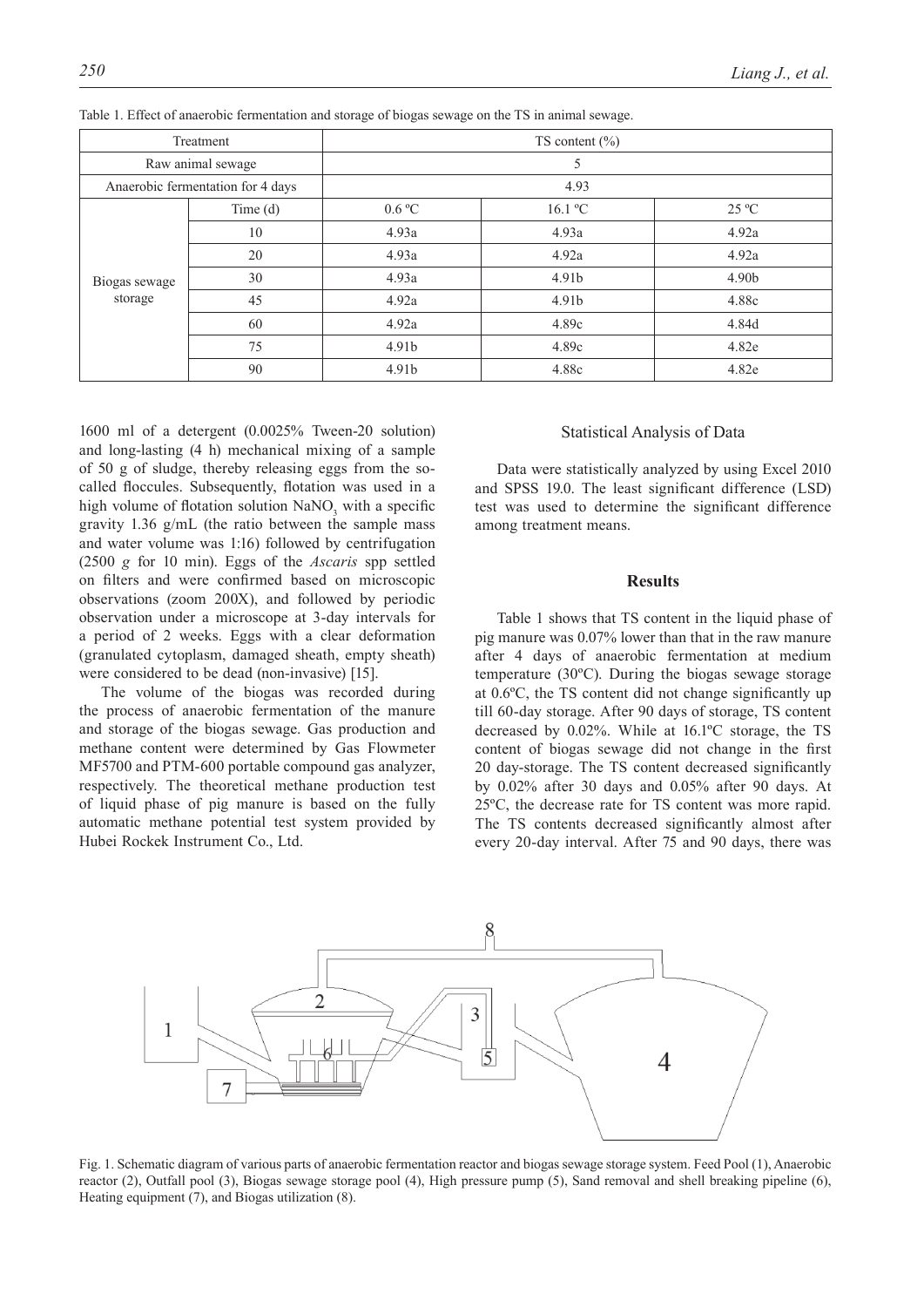

Fig. 2. Effect of anaerobic fermentation and biogas sewage storage on the SS content of biogas sewage.

0.18% decrease in the TS content. Data shows that TS content changes during the storage of biogas sewage are inversely related to storage time and temperature.

The SS content in fecal sewage and biogas sewage decreased whether it was fermented or stored after biogas sewage (Fig. 2). The SS content of biogas sewage decreased by 63.9% and 69.0% after storage at 0.6ºC and 16.1ºC for 90 days, respectively, while the SS content decreased by 86.7% after storage at 25ºC for 90 days, which was 1.36 times and 1.26 times higher than at 0.6ºC and 16.1ºC, respectively. In case of SS content also, inverse relationship between the duration and temperature for the biogas sewage was observed.

After 4-day anaerobic fermentation (at 30ºC), methane production reached 86.9% of biogas production capacity (Table 2). When the biogas sewage was stored at 0.6ºC for 90 days, no biogas was produced, and when the storage temperature raised to 16.1ºC and 25ºC, the methane production was 7.8% and 12.1% of the biogas production capacity, respectively. For the total methane production, the biogas potential of anaerobic fermentation and biogas sewage storage at 0.6ºC is only 86.9%, while the biogas potential of anaerobic fermentation and biogas sewage storage at 16.1ºC and 25ºC is 8.98% and 13.92%, respectively, higher than when stored at 0.6ºC.

The initial pH concentration of raw fecal sewage was 7.39, which reduced to 6.63 after 4-day fermentation. In the post-storage stage, the variations among pH were negligible and trends were similar at 0.6ºC, 16.1ºC and 25ºC. The lowest value for the pH was of 6.29 on the  $10<sup>th</sup>$  day of storage, while the lowest pH values at  $16.1^{\circ}$ C and 0.6°C were observed on 20<sup>th</sup> day of storage which were 6.34 and 6.47, respectively. After storage for 20 to 90 days, the pH concentrations of biogas sewage at 0.6ºC and 16.1ºC remained basically unchanged, while the pH concentration of biogas sewage at 25ºC increased gradually at first and reached  $6.8$  on the  $30<sup>th</sup>$  day, and then gradually decreased to  $6.68$  on the  $90<sup>th</sup>$  day.

The  $\text{COD}_{\text{Cr}}$  and  $\text{BOD}_{\text{S}}$  content of fecal sewage decreased by 2.3% and 11.2%, respectively (Table 3). The  $\text{COD}_{\text{Cr}}$  and  $\text{BOD}_{\text{S}}$  content of biogas sewage stored at 25ºC decreased by 99.1% and 99.0% after 90 days, and at 16.1ºC decreased by 83.0% and 87.2%, respectively, and at 0.6ºC decreased by 82.0% and 80.8%, respectively. The data showed a positive correlation between storage time and storage temperature for the  $\text{COD}_{c_r}$  and  $\text{BOD}_s$ content in the biogas sewage.

Total phosphorus and potassium contents in fecal sewage did not change significantly during the whole experimental period (Table 4). After the anaerobic fermentation (25ºC), the total nitrogen content of fecal sewage decreased by 0.02%. During the post-storage

| Treatment                                  | Actual methane production<br>(mL) | Theoretical methane production<br>(mL) | Biogas potential $(\% )$ |  |
|--------------------------------------------|-----------------------------------|----------------------------------------|--------------------------|--|
| Anaerobic fermentation for 4 days          | 6395.2a                           | 73593                                  | 86.9a                    |  |
| Biogas sewage storage at 0.6°C             | 0d                                | 7359.3                                 | 0d                       |  |
| Biogas sewage storage at $16.1^{\circ}$ C  | 574.0c                            | 7359.3                                 | 7.8c                     |  |
| Biogas sewage storage at 25 <sup>o</sup> C | 890.5 <sub>h</sub>                | 7359.3                                 | 12.1b                    |  |

Table 2. Effect of anaerobic fermentation and storage of biogas sewage on the biogas potential of animal sewage.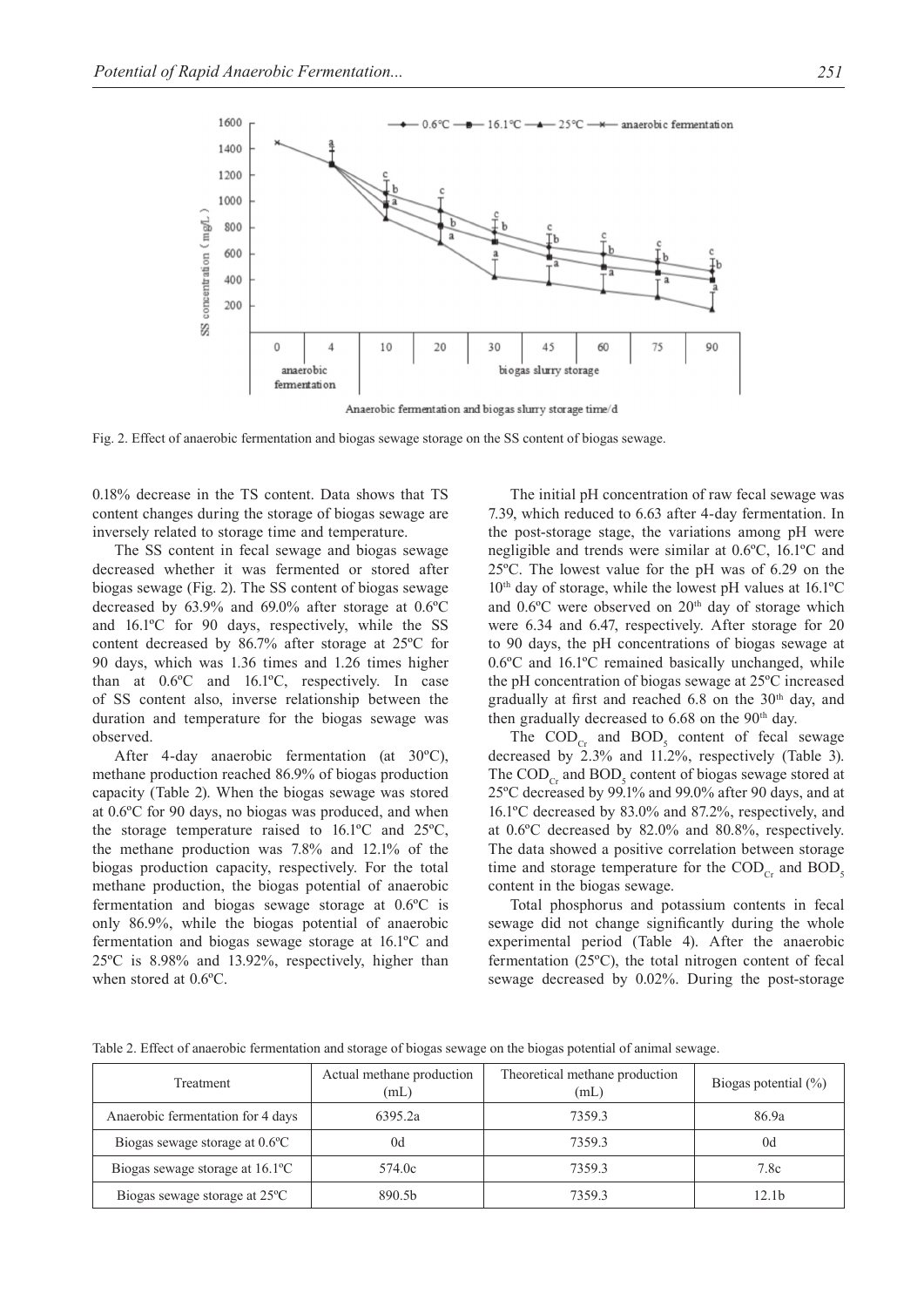| Treatment                         | $\mathrm{COD}_{_{\mathrm{Cr}}}(\mathrm{mg/L})$ |          |          | $BOD_{5}$ (mg/L) |          |                       |                |
|-----------------------------------|------------------------------------------------|----------|----------|------------------|----------|-----------------------|----------------|
| Raw animal sewage                 |                                                | 11250.0  |          |                  | 4734.0   |                       |                |
| Anaerobic fermentation for 4 days |                                                | 10994.0  |          |                  | 4205.5   |                       |                |
|                                   | Time(d)                                        | $0.6$ °C | $16.$ °C | $25^{\circ}$ C   | $0.6$ °C | $16.1$ <sup>o</sup> C | $25^{\circ}$ C |
|                                   | 10                                             | 9037.0a  | 8593a    | 7987.0a          | 3802.8c  | 3615.9a               | 3360.9a        |
|                                   | 20                                             | 7837.3b  | 6352.4b  | 5947.0b          | 3597.9a  | 2873.1b               | 2502.5b        |
|                                   | 30                                             | 6417.7c  | 4237.6c  | 3643.1c          | 3090.6bc | 2083.2c               | 1533.0c        |
| Biogas sewage storage             | 45                                             | 5131.4cd | 3678.4c  | 2317.4d          | 2093.6c  | 1500.8c               | 945.5d         |
|                                   | 60                                             | 4217.3d  | 2812.5cd | 1928.3d          | 1720.7c  | 1157.5d               | 786.7d         |
|                                   | 75                                             | 3124.1d  | 1897.6d  | 1123.4e          | 1274.6c  | 774.2d                | 458.3e         |
|                                   | 90                                             | 1978.4e  | 1317.5d  | 100.5f           | 807.2d   | 537.5e                | 41.0f          |

Table 3. Effect of anaerobic fermentation and storage of biogas sewage on CODCr and BOD5of biogas sewage.

period, the total nitrogen content of biogas sewage stored at 0.6ºC decreased by 0.01%, at 16.1ºC decreased by 0.03% in 90 days, and at 25ºC decreased by 0.07% in 90 days.

The organic matter content of fecal sewage decreased by 0.35% compared with that of raw fecal sewage (Fig. 4). The organic matter content of biogas sewage stored at 0.6ºC, 16.1ºC and 25ºC decreased by 0.09%, 0.14% and 0.21%, respectively, after 90 days of storage. The data showed that the change in organic matter content of biogas sewage during post-storage was positively correlated with storage temperature.

As evident from Table 5, the number of *E. coli* groups increased slightly to 19000 flu/mL after the anaerobic fermentation (at 30ºC). In the post-storage stage, number of *E. coli* were decreased significantly at 0.6ºC, 16.1ºC and 25ºC after 90-day storage. The number of  $E$ . *coli* increased slightly on the  $10<sup>th</sup>$  to  $30<sup>th</sup>$ day after storage at 25°C, decreased on the 45<sup>th</sup> to 90<sup>th</sup> day, and finally decreased to 900 flu/mL. On the 10<sup>th</sup> day

of storage, the egg mortality of *Ascaris lumbricoides* stored at  $25^{\circ}$ C reached 95.1%, and on the  $30^{\text{th}}$  day after storage, the mortality rate of Ascaris lumbricoides eggs was 95.1%. The egg mortality of *Ascaris lumbricoides* reached up to 95.0% and 96.1% at 0.6ºC and 16.1ºC, respectively.

#### **Discussion**

The pH concentration of different treatments reached the lowest value on the  $10<sup>th</sup>$  and  $20<sup>th</sup>$  day after the start of storage stage (Fig. 3). It might be due to organic acids production during anaerobic digestion, which affected the pH, such as acetate, and that the reaction rate can be obtained by adjusting the pH [16-19]. Then pH raised slowly under each treatment condition. This was due to a period of adaptation and cultivation of methanogens occurs later, the acidic products are used for methane formation, and the pH increases accordingly [20].

| Treatment                            |         | Total nitrogen $(\% )$ |                       |                    | Total phosphorus $(\% )$ |                       |                    | Total potassium $(\%)$ |                       |                    |
|--------------------------------------|---------|------------------------|-----------------------|--------------------|--------------------------|-----------------------|--------------------|------------------------|-----------------------|--------------------|
| Raw animal sewage                    |         | 0.061                  |                       |                    | 0.051                    |                       |                    | 0.052                  |                       |                    |
| Anaerobic fermentation<br>for 4 days |         | 0.059                  |                       |                    | 0.050                    |                       |                    | 0.052                  |                       |                    |
|                                      | Time(d) | $0.6$ °C               | $16.1$ <sup>o</sup> C | $25^{\circ}$ C     | $0.6$ <sup>o</sup> $C$   | $16.1$ <sup>o</sup> C | $25^{\circ}$ C     | $0.6$ °C               | $16.1$ <sup>o</sup> C | $25^{\circ}$ C     |
|                                      | 10      | 0.059a                 | 0.059a                | 0.059a             | 0.050a                   | 0.050a                | 0.050a             | 0.052a                 | 0.051a                | 0.050a             |
|                                      | 20      | 0.059a                 | 0.058a                | 0.057 <sub>b</sub> | 0.050a                   | 0.049a                | 0.050a             | 0.052a                 | 0.050a                | 0.050a             |
| <b>Biogas</b>                        | 30      | 0.058a                 | 0.058a                | 0.056 <sub>b</sub> | 0.050a                   | 0.049a                | 0.050a             | 0.051a                 | 0.050a                | 0.050a             |
| sewage<br>storage                    | 45      | 0.058a                 | 0.058a                | 0.056 <sub>b</sub> | 0.050a                   | 0.049a                | 0.048 <sub>b</sub> | 0.051a                 | 0.050a                | 0.050a             |
|                                      | 60      | 0.058a                 | 0.057 <sub>b</sub>    | 0.055c             | 0.050a                   | 0.049a                | 0.048 <sub>b</sub> | 0.051a                 | 0.050a                | 0.049 <sub>b</sub> |
|                                      | 75      | 0.058a                 | 0.056 <sub>b</sub>    | 0.054c             | 0.050a                   | 0.048 <sub>b</sub>    | 0.048 <sub>b</sub> | 0.050 <sub>b</sub>     | 0.050a                | 0.049 <sub>b</sub> |
|                                      | 90      | 0.058a                 | 0.056 <sub>b</sub>    | 0.052d             | 0.049a                   | 0.048 <sub>b</sub>    | 0.048 <sub>b</sub> | 0.050 <sub>b</sub>     | 0.049                 | 0.049 <sub>b</sub> |

Table 4. Effect of anaerobic fermentation and storage of biogas sewage on total nitrogen, total phosphorus and total potassium content of biogas sewage.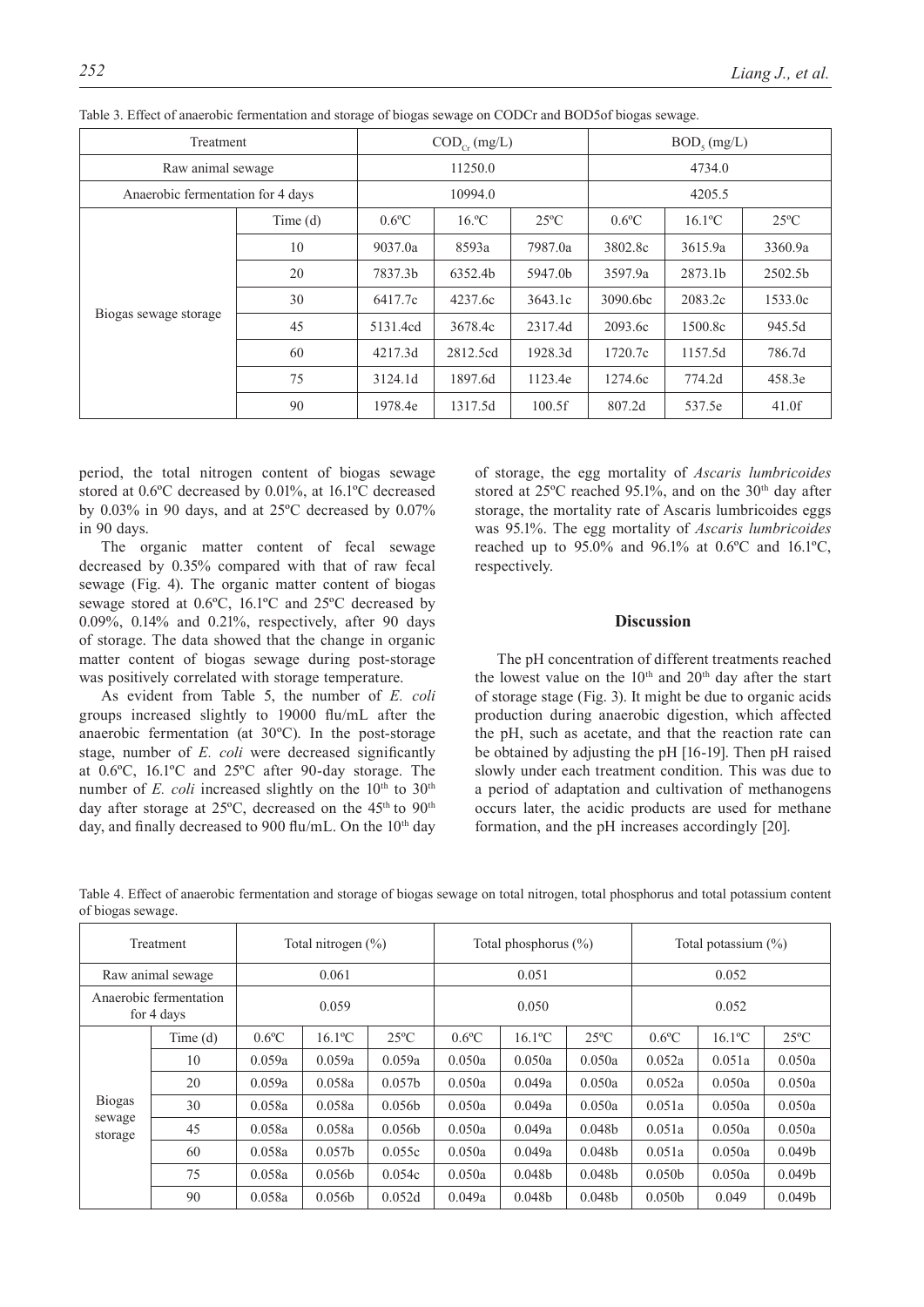

Fig. 3. Effect of anaerobic fermentation and biogas sewage storage on the pH of biogas sewage.



Fig. 4. Effect of anaerobic fermentation and biogas sewage storage on the organic matter of animal sewage.

The downward trend of  $\text{COD}_{\text{Cr}}$  and  $\text{BOD}_5$ concentrations in all treatments (Table 3) were due to nutrients usage by various microbial groups in the fermentation system during anaerobic fermentation and post-storage, and the conversion of fermented microorganisms into some gases by using various nutritional elements in the fermented materials. The  $\text{COD}_{\text{Cr}}$  and  $\text{BOD}_{5}$  contents in fecal sewage decreased with the fastest rate at 25°C. The  $\text{COD}_{\text{Cr}}$  and  $\text{BOD}_{\text{s}}$ removal rate may increase with raising temperature within a certain temperature range. The removal rate began to increase with continual increase of temperature, because there were obvious differences in the categories and action of bacteria crowd in the fermentation system under different fermentation temperatures [21]. The decrease of temperature decreased the removal rate of  $\mathrm{COD}_{\mathrm{Cr}}$  and  $\mathrm{BOD}_{5}$  [17].

Table 4 shows that during the whole experimental period, the content of total nitrogen in biogas sewage

showed a downward trend. This might be due to the conversion of some nitrogen into ammonium nitrogen in biogas sewage [22]. However, there was no significant difference in the contents of total phosphorus and potassium in biogas sewage during storage time. This may be due to very low consumption of phosphorus and potassium by methanogens and other microorganisms during the experiment.

The data in Table 1 and Fig. 4 show that the concentrations of organic matter and TS in fecal sewage decreased rapidly during anaerobic fermentation, but there was no significant change in organic matter content in the later-storage stage, which indicated that the organic matter in fecal sewage could produce more methane rapidly in the stage of anaerobic fermentation.

Methane production by anaerobic digestion is generally divided into in four stages: hydrolysis, acid production, acid dehydrogenation and production of methane. Methane  $(CH_4)$  is the main component in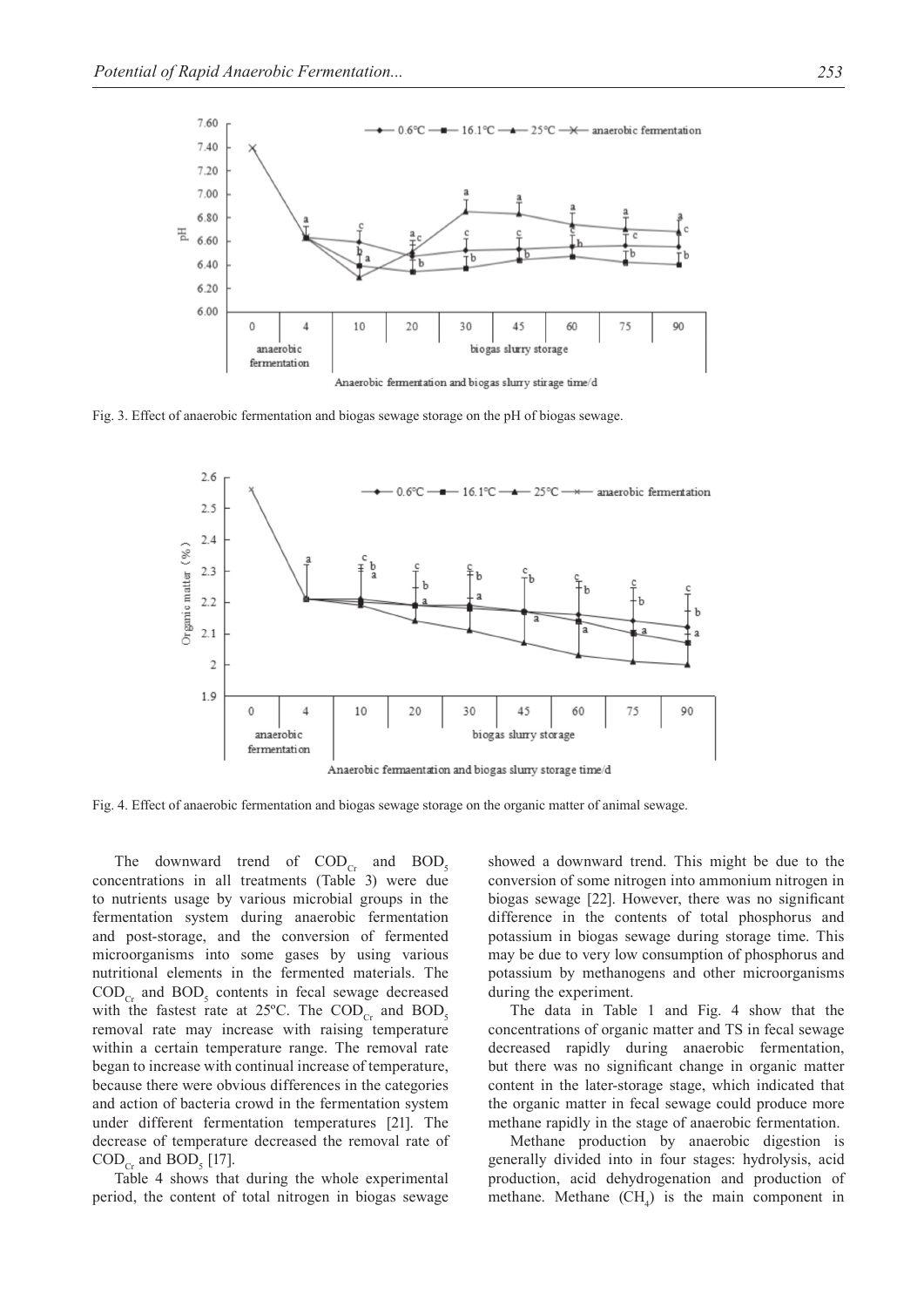| Treatment                         |         |                   | The number of Escherichia coli (flu/mL) |                | The mortality of Ascaris lumbricoides eggs $(\%)$ |                       |                |
|-----------------------------------|---------|-------------------|-----------------------------------------|----------------|---------------------------------------------------|-----------------------|----------------|
| Raw animal sewage                 |         |                   | 17000                                   |                | 37.5                                              |                       |                |
| Anaerobic fermentation for 4 days |         | 19000             |                                         |                | 76.8                                              |                       |                |
| Biogas sewage<br>storage          | Time(d) | $0.6$ °C          | $16.1$ <sup>o</sup> C                   | $25^{\circ}$ C | $0.6$ °C                                          | $16.1$ <sup>o</sup> C | $25^{\circ}$ C |
|                                   | 10      | 10000a            | 9000a                                   | 20000a         | 81.3c                                             | 83.9c                 | 90.3c          |
|                                   | 20      | 10000a            | 7000a                                   | 21000a         | 88.4c                                             | 94.9b                 | 95.1c          |
|                                   | 30      | 9000a             | 6000 <sub>b</sub>                       | 22000a         | 95.0 <sub>b</sub>                                 | 96.1a                 | 97.6b          |
|                                   | 45      | 7000 <sub>b</sub> | 6000 <sub>b</sub>                       | 15000b         | 96.4a                                             | 96.4a                 | 97.9b          |
|                                   | 60      | 5000c             | 4000c                                   | 9000c          | 96.8a                                             | 97.1a                 | 98.4a          |
|                                   | 75      | 3000c             | 2900c                                   | 3100d          | 97.2a                                             | 97.2a                 | 98.5a          |
|                                   | 90      | 1000d             | 1700d                                   | 900d           | 97.4a                                             | 97.2a                 | 98.9a          |

Table 5. Effect of anaerobic fermentation and storage of biogas sewage on the number of Escherichia coli and the mortality of Ascaris lumbricoides eggs.

gas production, so the concentration of  $CH<sub>4</sub>$  gradually increases [1]. The factors affecting biogas production by anaerobic fermentation include temperature and pH [23-26]. The results showed that the biogas potential of anaerobic fermentation and biogas sewage storage at 16.1ºC and 25ºC was 8.98% and 13.92% higher than that at 0.6ºC, respectively. Fermentation temperature is an important factor affecting anaerobic fermentation. Generally speaking, most methanogens can survive at 10-30ºC. Therefore, under the storage condition of 0.6ºC, methanogens activity was inhibited and it was difficult to produce methane. Biogas sewage stored at 16.1 ºC and 25 ºC. There was significant difference in methane content in the gas produced (Table 2), which was due to the good storage conditions available at 25ºC for rapid decomposition of organic matter, more and more carbon source release, methanogen bacteria had a nice development and reproduction period, the activity of methanogens in biogas sewage is higher, and CO<sub>2</sub> produced by microbial respiration in biogas sewage is more converted into methane [27-29].

Fig. 2 shows that under all temperature conditions, the content of SS in fecal sewage showed a downward trend, and the rate of decrease of biogas sewage stored at 25ºC was higher and decreased by 86.7% in the later-storage stage. This might be due to the natural deposition of suspended matter in fecal sewage during the test period. In a certain temperature range, high temperature enhances the settling rate of solid particles.

The number of *E. coli* groups were lower in biogas sewage stored at 0.6ºC and 16.1ºC than that stored at 25ºC (Table 5). The number of *E. coli* in biogas sewage stored at 25ºC were also higher than that in raw fecal sewage and medium temperature anaerobically fermented biogas sewage. This may be due to spring and autumn  $(16.1^{\circ}C)$ , and winter  $(0.6^{\circ}C)$  conditions, that were clearly more detrimental to *E. coli* than the summer (25ºC) conditions. Anaerobic fermentation has an effective killing effect on *E.coli* which is consistent

with the research results of Ye [30]. In addition, the inactivation rate of *Escherichia coli* at high temperature reached 94.3%, higher than that at the medium temperature, which was similar to the findings of Song [31]. Frequent fluctuation of ambient temperature, ca. 0.6ºC, in winter conditions may have caused more rapid bacterial death. During anaerobic fermentation and post-storage, the egg mortality of *Ascaris lumbricoides* in biogas sewage increased to varying degrees under all the three treatments. The mortality rate of larvae eggs in all samples can reach above 95%, meeting the standard of innocuous excrement of livestock and poultry. This may be due to the acid produced during the experiment, which inhibits *Ascaris* eggs.

# **Conclusion**

The results showed that low cost rapid anaerobic fermentation could be achieved by controlling the total solid concentration of fecal sewage at about 5% and fermentation at 30ºC. Better gas production effect and harmless treatment effect can be obtained by storing the fermented biogas sewage at 25ºC. Therefore, considering the safety and cost of biogas sewage, this kind of software biogas project can be carried out to solve the current problems arising out of livestock and poultry breeding waste treatment and returning the extracted nutrients back to the field.

### **Acknowledgements**

This work was supported by the (i) National Key Research and Development Program, Shandong Province (project No. 2016ZDJS11A07 and 2018GNC110021) and (ii) Key Research and Development Program, Yantai (Project No. 2017ZH097), Shandong China. Yantai Education Bureau Subject Development Project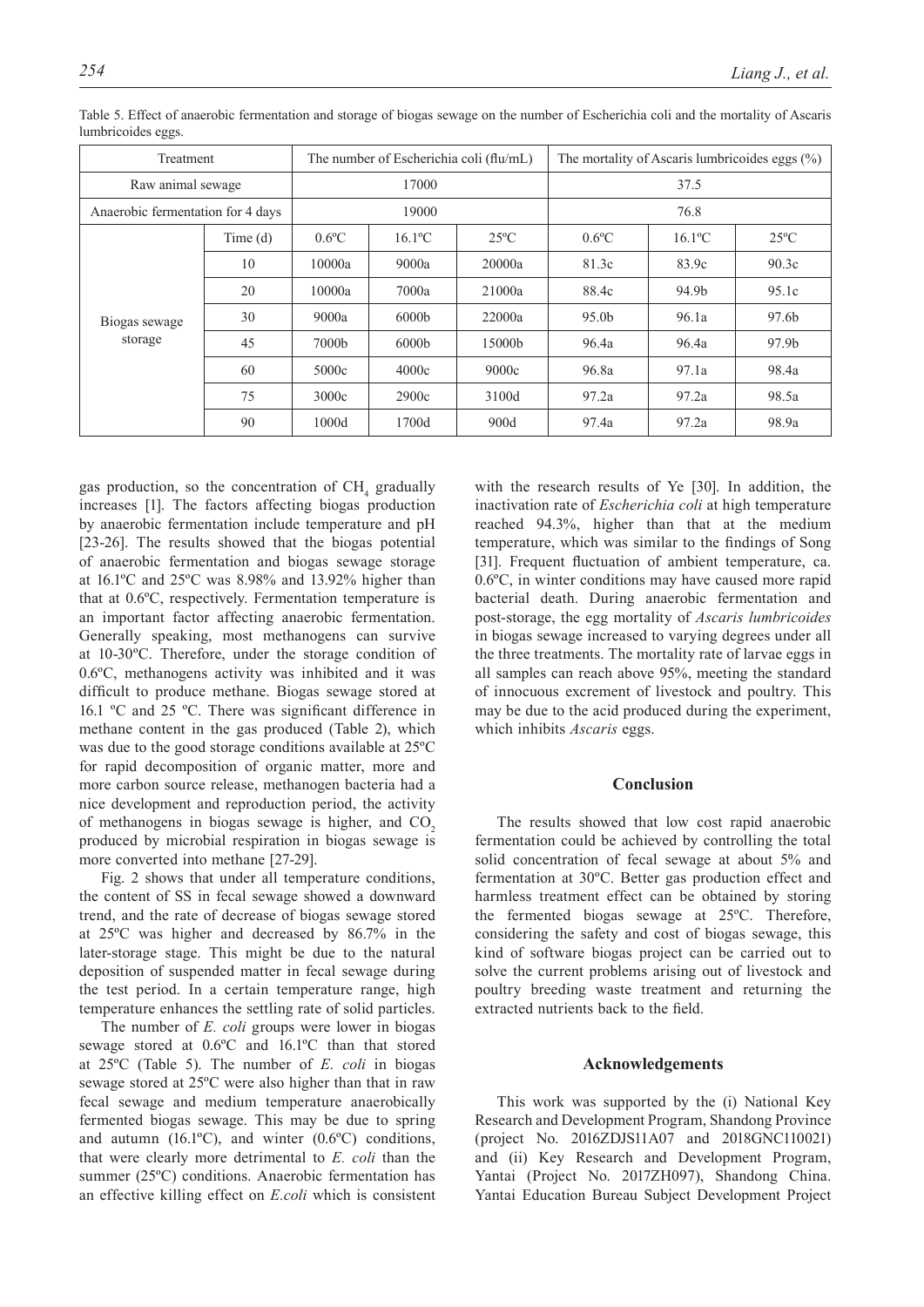(2019XDRHXMXK25). We are equally indebted to Yantai Institute, China Agriculture University for providing research facilities.

#### **Conflict of Interest**

The authors declare no conflict of interest.

#### **References**

- 1. XIN C., DE-YU T., QIAN-WEN S., CHONG L., HONG-MIN D. Influence of solid concentration on methane output of anaerobic digestion of swine manure. Chinese journal of agrometeorology, **35 (**2), 149, 2014.
- 2. RAMOS-SUAREZ J.L., RITTER A., GONZALEZ J.M., PEREZ A.C. Biogas from animal manure: a sustainable energy opportunity in the Canary Islands. Renewable and Sustainable Energy Reviews, **104**, 137, **2019**.
- 3. ZHANG C., YUAN Q., LU Y.H. Inhibitory effects of ammonia on syntrophic propionate oxiddation in anaerobic digester sludge. Water Research, **146**, 275, **2018**.
- 4. HOLM-NIELSEN J.B., SEADI T.A., OLESKOWICZ-POPIEL P. The future of anaerobic digestion and biogas utilization. Bioresour Technol, **100** (22), 5478, **2009**.
- 5. JIAN W., YUJUN S., YE L., JINGTAO D., HAIBO M. Variations of carbon and nitrogen during anaerobic-aerobic fermentation for co-production of biogas and organic fertilizer using animal manure and straw. Transactions of the Chinese Society of Agricultural Engineering, **35** (4), 225, **2019**.
- 6. JAI-CAI Z., RONG-GUI H., MING-GANG L., JIE L., XIN G., DE-SHENG Q. Research progress on innocuous treatment technique of livestock and poultry manure. Journal of Domestic Animal Ecology, **38** (1), 85, **2017**.
- 7. ZHAO L., MENG H., SHEN Y., DING J., ZHANG X. Investigation and development analysis of plantingbreeding circulating agriculture ecosystem system in northern plains in china. Nongye Gongcheng Xuebao/ Transactions of the Chinese Society of Agricultural Engineering, **33** (18), 1, **2017**.
- 8. SHEN Q., SUN H., YAO X.H., WU Y.F., WANG X., CHEN Y., TANG J.W. A comparative study of pig manure waste with different waste straws in an ectopic fermentation system with thermophilic bacteria during the aerobic process:Performance and microbial community dynamics. Bioresource Technology, **281**, 202, **2019**.
- 9. GONÇALVES M.R., COSTA J.C., MARQUES I.P., ALVES M.M. Strategies for lipids and phenolics degradation in the anaerobic treatment of olive mill wastewater. Water Research, **46** (6), 1684, **2012**.
- 10. CHEN Y., HU W., FENG Y., SWEENEY S. Status and prospects of rural biogas development in China. Renewable & Sustainable energy reviews, **39**, 679, **2014**.
- 11. CAVINATO C., FATONE F., BOLZONELLA D., PAVAN P. Thermophilic anaerobic co-digestion of cattle manure with agro-wastes and energy crops: comparison of pilot and full scale experiences. Bioresour Technol, **101** (2), 545, **2010**.
- 12. AMERCIAN PUBLIC HEALTH ASSOCIATION, ASSOCIATION, WATER ENVIRONMENT FEDERATION. Standard Methods for the Examination of

Water and Wastewater, twenty Edition. Washington, DC, USA, **1998**.

- 13. GONG W., YAN X., WANG J., HU T., GONG Y. Long-term manure and fertilizer effects on soil organic matter fractions and microbes under a wheat-maize cropping system in northern china. Geoderma, **149** (3-4), 318, **2009**.
- 14. KJELDAHL J. A new method for the determinaton of nitrogen in organic matter. Z.Anal.Chem, **22**, 366, **1884**.
- 15. ZDYBEL J., KARAMON J., DĄBROWSKA J., ROZYCKI M., BILSKA-ZAJAC E., KLAPEC T., CENEK T. Parasitological contamination with eggs ascaris spp. trichuris spp. and toxocara spp. of dehydrated municipal sewage sludge in poland. Environmental pollution, **248**, 621, **2019**.
- 16. RICO C., GARCÍA H., RICO J.L. Physical-anaerobicchemical process for treatment of dairy cattle manure. Bioresource Technology, **102** (3), 2143, **2010**.
- 17. CYSNEIROS D., BANKS C.J., HEAVEN S., KARATZAS K.A.G. The effect of ph control and 'hydraulic flush' on hydrolysis and volatile fatty acids (vfa) production and profile in anaerobic leach bed reactors digesting a high solids content substrate. Bioresour Technol, **123**, 263, **2012**.
- 18. FANTOZZI F., BURATTI C. Anaerobic digestion of mechanically treated ofmsw: experimental data on biogas/methane production and residues characterization. Bioresource Technology, **102** (19), 8885, **2011**.
- 19. ABOUELENIEN F., FUJIWARA W., NAMBA Y., KOSSEVA M., NISHIO N., NAKASHIMADA Y. Improved methane fermentation of chicken manure via ammonia removal by biogas recycle. Bioresource Technology, **101** (16), 6368, **2010**.
- 20. YAO Y., LUO Y., YANG Y., SHENG H., LI X., LI T., SONG Y., ZHANG H., CHEN S., HE W., HE M., REN Y., GAO J., WEI Y., AN L. Water free anaerobic co-digestion of vegetable processing waste with cattle slurry for methane production at high total solid content. Energy, **74**, 309, **2014**.
- 21. LILIW., ZHONGJIANGW. Study on the Factors Influencing COD Removal Rate of Cattle Manure Anaerobic Fermentation. Power & Energy Engineering Conference. IEEE, **2010**.
- 22. ZHIYANG X., MINGXING Z., HENGFENG M., HONGYAN R., ZHENXING H., TAO W., SHUMEI G., WENQUAN R. Analysis of ammonia inhibition on anaerobic digestion via food wastes. Journal of Food Science and Biotechnology. **33** (3), 282, **2014**.
- 23. Hanxi W., Jianling X., Lianxi,. S., Xuejun L. Effect of addition of biogas slurry for anaerobic fermentation of deer manure on biogas production. Energy. **165**, 411, **2018**.
- 24. YUQIU L., DONGYU C., JINYANG L., YONGHUA A., YANQING H., YI L., et al. Experimental study on the effect of temperature and ph value on anaerobic fermentation of pig manure and corn straw. Renewable Energy Resources. **32** (6), 860, **2014**.
- 25. BALDÉ H.,VANDERZAAG A.C., BURTT S.D., WAGNER-RIDDLE C., MACDONALD D.J. Methane emissions from digestate at an agricultural biogas plant. Bioresource Technology, **216**, 914, **2016**.
- 26. YU-YING H., JING W., SHI-FENG W., ZHI-PING C., KAI-JUN W., JIAN-E Z. Impact of thermal treatment on biogas production by anaerobic digestion of high-solidcontent swine manure. Environmental Science, **36** (8), 3094, **2015**.